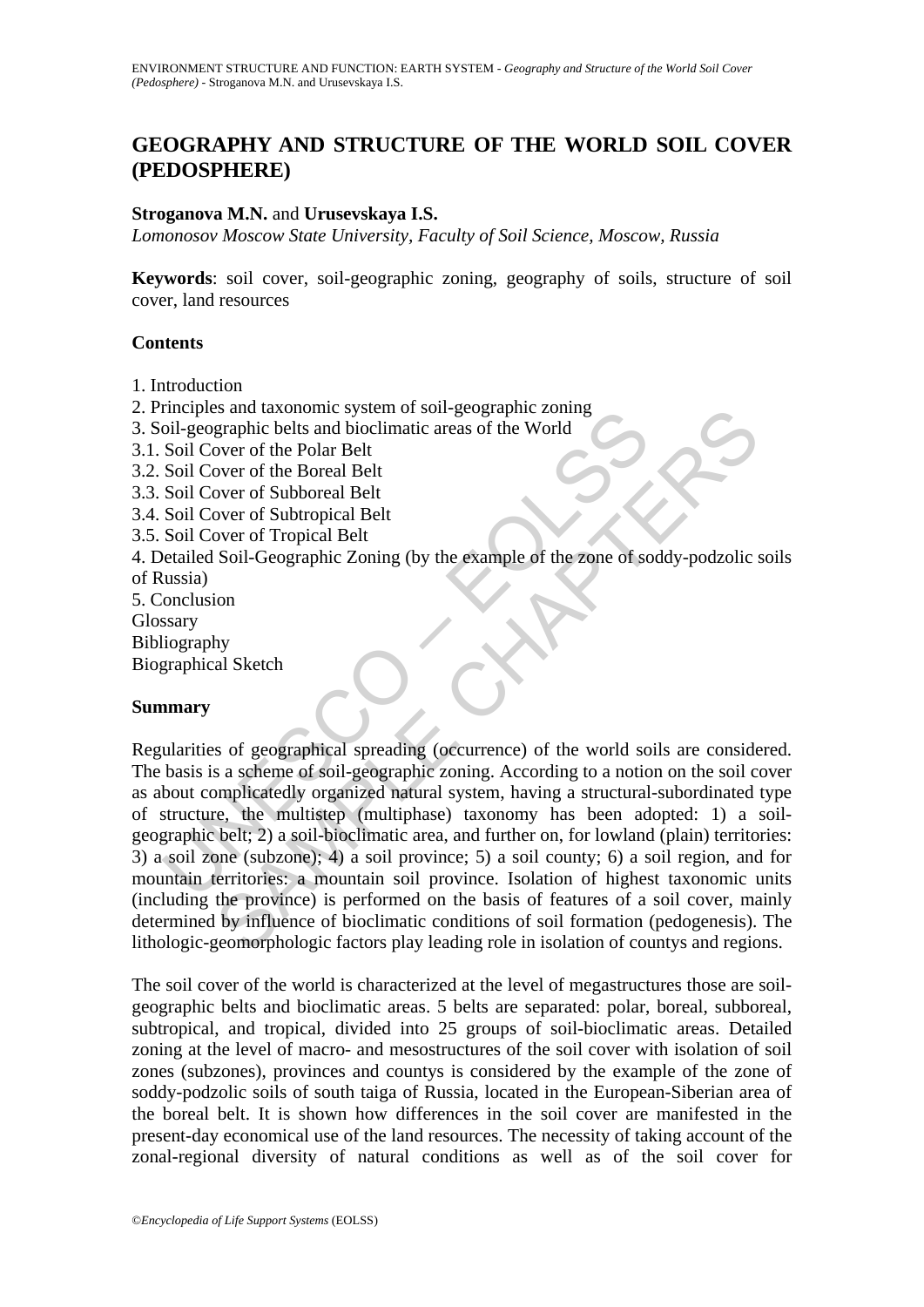optimization of using and protection of soil resources is emphasized.

# **1. Introduction**

The soil cover (the pedosphere) of the Earth's land is a complicatedly organized and hierarchically built open thermodynamic system that exchanges substance and energy with the external environment. One can isolate in the soil cover structure several levels of its organization, which are harmoniously embedded one to another. Those are microstructure, mesostructure, macrostructure, and megastructure. The microstructures (or elementary soil structures) are more often related in their occurrence with microrelief. The mesostructures are universally pronounced and they are usually related to a certain type of a relief or with special change of soil-forming parent materials. Spatial alternation of the mesostructures, determined (stipulated) by different factors, creates macro- and mega-structures of the soil cover, embracing large territories.

Diversity and regularities of spatial spreading of the soil cover is stipulated by joint influence of bioclimatic, lithologic-geomorphologic, and historical-geological factors on the land surface. Generalization and systematization of the soil cover structures is the purpose of soil zoning.

tes macro- and mega-structures of the soil cover, embracing large<br>ersity and regularities of spatial spreading of the soil cover is<br>ance of bioclimatic, lithologic-geomorphologic, and historical-ge<br>aland surface. Generaliz Example all specifical specific specific specific specific specific specific orders and mega-structures of the soil cover, embracing large territories.<br>
and regularities of spatial spreading of the soil cover is stipulated There are different approaches to the soil cover zoning on the land. Russian scientist M.A. Glazovskaya (1973) developed the soil-geochemical zoning of the world, where the largest unit is presented by soil-geochemical fields: a field of acid ulmate-fulvic gley siallitic soils, a field of neutral-alkaline humic siallitic and ferrosiallitic-carbonate soils, etc. V.A. Kovda (1973), taking account of soil-geochemical regularities and history of a territory, isolate on the land the following soil-geochemical formations as the soil cover megastructures: a formation of acid allitic, acid allitic-kaolinite, neutral and weaklyalkaline montmorillonite soils, etc. Dobrovol'sky G.V., Urusevskaya I.S., Shoba S.A. (1990), taking account of similar features of the soil cover of large and geotectonically isolated morphostructural regions of the land, connected with a commonness of geologic history and geomorphologic structure of a territory, isolate them as soilgeological countries: the Baltic accumulation-denudation-plain cycle, zonally weakly differentiated, with dominance of shallow, debris podzolic-Al-Fe-humus and peat soils; the East-European sculptural-accumulation-plain with distinct latitudinally-zonal spectrum of soils, i.e. from tundra soils to brown semi-desert ones; the West-Siberian lowland accumulation-plain with distinct latitudinally-zonal spectrum of soils, i.e. from tundra soils to chestnut and with abundance of boggys, etc.

General regularities of the soil cover structure and its regional differentiation are reflected in the most successive (logic) and clear form on maps of soil-geographic zoning.

### **2. Principles and Taxonomic System of Soil-Geographic Zoning**

The soil-geographic zoning is division (separation) of a territory into regions, which are one-type according to structure of soil cover, combination of soil-forming factors, and possibilities of agriculture use of soils. As the basis of, soil-geographic zoning the bioclimatic principle is used since it corresponds to the present-day functioning of the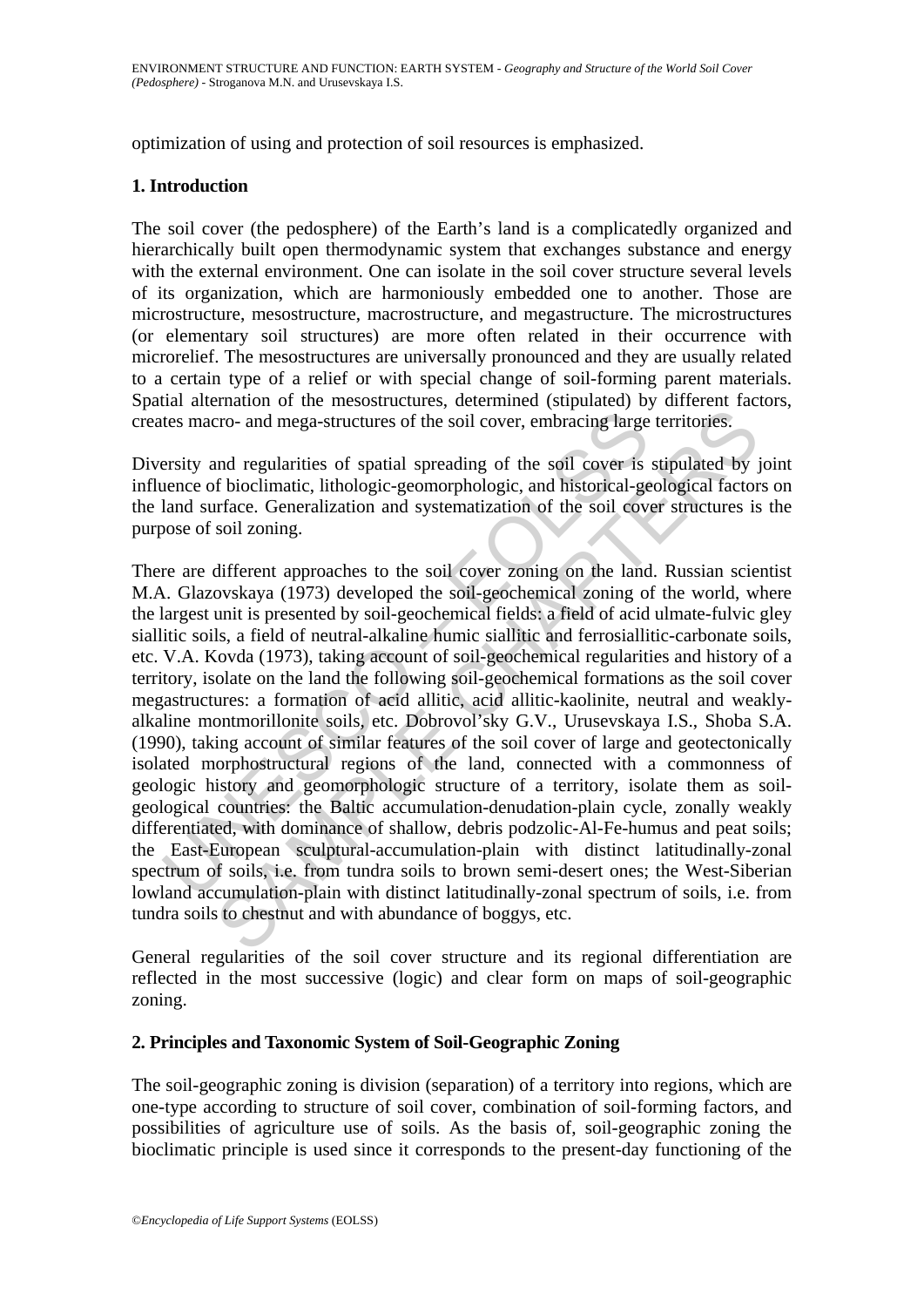soil cover and meets mostly requirements of agriculture production.

According to the notion on the soil cover as the complicatedly organized natural system, having the structural-co-ordinating (subdominant) type of structure, the multi-step taxonomic is adopted in the soil-geographic zoning. It consists of the following units: 1) soil-geographic belt; 2) soil-bioclimatic area; further on for the plain territories: 3) soil zone (subzone); 4) soil province; 5) soil county; 6) soil region; and for mountain territories: mountain soil province.

Isolation of the highest taxonomic units (including a province) is performed on the basis of features of a soil cover, mainly conditioned by influence of bioclimatic conditions of soil formation. In isolation of countys the lithologic-geomorphologic factors play the leading role. The last ones determine the soil topography, forming the certain types of mesostructures of the soil cover.

*The soil-geographic belt* represents by itself a totality of soil zones and mountain soil provinces, united (combined) by similarity of radiation and thermal conditions.

*The soil-bioclimatic area* is understood as a totality of soil zones and mountain soil provinces, united within a belt by not only a similarity of the radiation and thermal conditions, but also by similarity of conditions of humidification and a continentality of climate.

*The soil zone (subzone)* is an area of a zonal soil type (subtype) and accompanying to it intra-zonal soils.

*The soil province* is a part of a soil zone (subzone), differing by specific features of soils and conditions of soil formation those are connected with either differences in humidification and continentality [within latitudinal segments of zones], or with differences in temperatures [within meridional segments of soil zones].

ostructures of the soil cover.<br>
soil-geographic belt represents by itself a totality of soil zones<br>
sinces, united (combined) by similarity of radiation and thermal co<br>
soil-bioclimatic area is understood as a totality of the soil cover.<br> *Cographic belt* represents by itself a totality of soil zones and mountain<br> *Colimatic area* is understood as a totality of soil zones and mountain<br>
united (combined) by similarity of radiation and therm *Soil county* is a part of a soil province, being characterized by a certain type of soil combinations, conditioned by features of a relief and soil-forming parent material. Several types of the soil cover mesostructures alternate within a county, which are connected with large morphostructures of the relief, and a consequence of that is unity of history of development of the soil cover in the county.

*Soil region* is a part of a soil county, being characterized by one type of a soil cover mesostructure, which is determined by morphosculpture and/or specific features of lithology of the soil-forming parent materials.

*Mountain soil province* is a mountain country or its part within limits of a soilbioclimatic area, which is characterized by one-type structure of vertical zoning, determined by features of mountain macroclimate and its general orography.

Further on, we will consider the soil cover megastructure in a scheme, proposed by N.N. Rozov and M.N. Stroganova (1979, 1998) with consideration for global bioclimatic regularities, generalized in frameworks of soil-geographic belts and soil-bioclimatic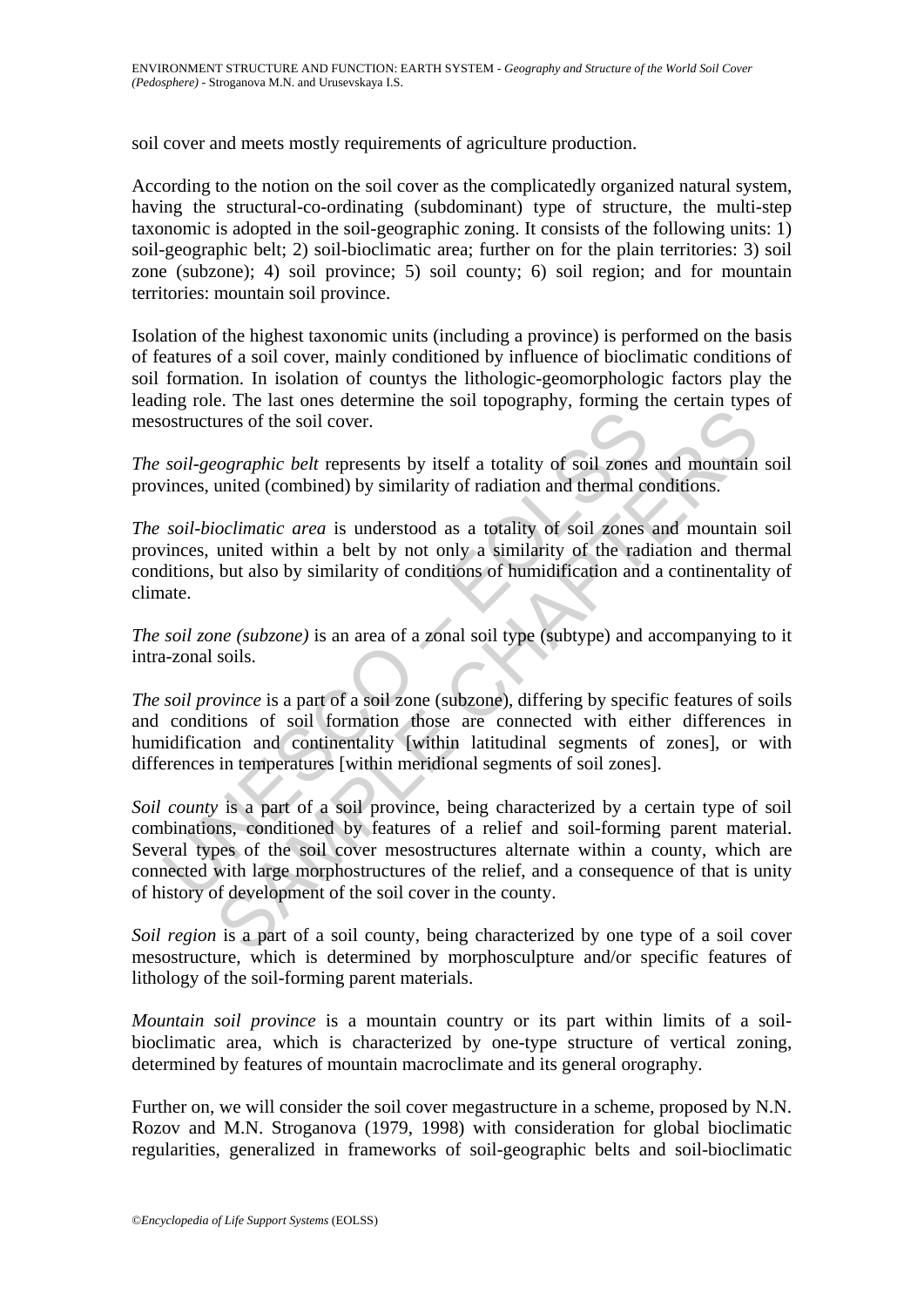areas (Figure 1). In more details they will be considered below by the example of the zone of soddy-podzolic soils of south taiga of Russia, which is a part of the European-Siberian area of the boreal belt.



SAMPLE CHAPTER CHAPTER (SEE THE SAMPLE CHAPTER CHAPTER CHAPTER STRIP (SEE THE SAMPLE CHAPTER STRIP (SEE THE SAMPLE CHAPTER CHAPTER CHAPTER (SEE THE SAMPLE CHAPTER CHAPTER CHAPTER CHAPTER (SEE THE SAMPLE CHAPTER CHAPTER CHA Figure 1. Soil-geographic belt and soil-bioclimatic areas of the World Polar belt and areas: P1- North-American; P2- Euro-Asian; Boreal humid taiga-forest and extrahumid meadow-forest areas: Btf1- North-American; Btf2- Iceland-Norway; Btf3- European-Siberian; Btf4- Bering-Okhotsk; Btf5- Tierra del Fuego;Boreal permafrost-taiga areas: Bpf1- North-American; Bpf2- East-Siberian;Sub-boreal humid-forest areas: Sbf1- North-American (Near-Atlantic East); Sbf2- North-American west (Pacific states of the USA); Sbf3- West-Euripean; Sbf4- East-Asian; Sbf5- South-American; Sbf6- New Zealand-Tasmania; Sub-boreal semihumid and semiarid steppe areas: Sb1- North-American; Sb2- Euro-Asian; Sb3- South-American; Sub-boreal arid semi-desert and extremely desert areas: Sbd1- Central-Asian; Sbd2- North-American; Sbd3- South-American; Subtropical humid-forest areas: Stf1- North-American; Stf2- East-Asian; Stf3- South-American; Stf4- Australian; Subtropical semihumid xerophyte-forest and semiarid dry scrub-steppe areas: St1- North-American; St2- Mediterranean; St3- East-Asian; St4- South-American; St5- South-African; St6- Australian; Subtropical arid semi-desert and extremely desert areas: Std1- North-American; Std2- Afro-Asian; Std3- South-American; Std4- South-African; Std5-Australian; Tropical extremely humid and alternatively humid forest areas: Tf1- American; Tf2- African; Tf3- Australian-Asian; Tropical semihumid xerophyte-forest and semiarid dry savanna areas: T1- Central-American; T2- South-American; T3- Afro-Asian; T4- Australian; Tropical arid semi-desert and extremely desert areas: Td1- South-American; Td2- Afro-Asian; Td3- South-African; Td4- Australian.

### **3. Soil-Geographic Belts and Soil-Bioclimatic Areas of The World**

### **3.1. Soil Cover of the Polar Belt**

The polar belt occupies 13% of the land area, and more than 2/3 of its territory is covered with glaciers of the Antarctica, Greenland, and other isles. Within this belt, two soil-bioclimatic areas are isolated: *the Euro-Asian and the North-American ones*. In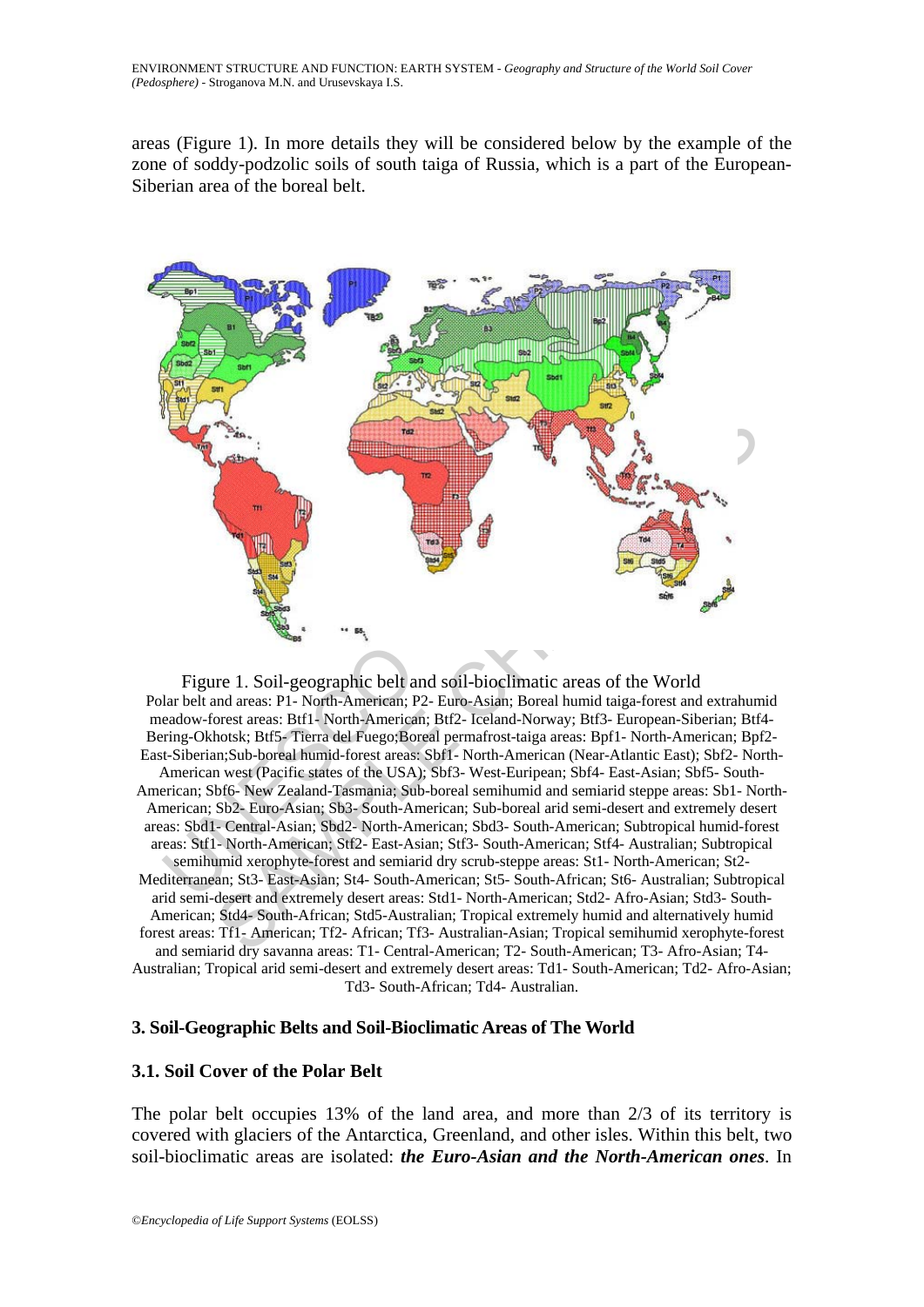the South Hemisphere, i.e. in the Antarctica, there are only quite small regions, free from ice.

The Arctic and Subarctic zones are distinguished in the soil cover of the polar belt. In the arctic zone, being characterized by very severe and dry climate, the arctic soils are formed along frost clefts under vegetation clusters (*Leptic Cryosols Aridic, Skeletic; Leptosols Lithic, Gelic, Rendzic*). They are characterized by shortened profile, absence of signs of gleization, subacid or neutral reaction, almost complete saturation with bases of absorbing complex. In the extreme north of the arctic zone, i.e. under the most arid conditions, the arctic desert soils (*Salic Cryosols*), having salt crusts on their surfaces, are formed.

osols) are widely distributed under moss-lichen and moss-sh<br>ny-clayey parent materials. Weak evaporating capacity and per<br>lowly, facilitate (promote) waterlogging (overwetting) and gleizz<br>tundra gley soils (*Umbric Cryosol* are widely distributed under moss-lichen and moss-shrub vegetation<br>ey parent materials. Weak evaporating capacity and permafrost, occur<br>facilitate (promote) waterlogging (overwetting) and gleization of the pro-<br>riggly soil In the subarctic zone with less cold and wetter climate, the tundra gley soils (*Umbric Cryosols*) are widely distributed under moss-lichen and moss-shrub vegetation on loamy-clayey parent materials. Weak evaporating capacity and permafrost, occurring shallowly, facilitate (promote) waterlogging (overwetting) and gleization of the profile. The tundra gley soils (*Umbric Cryosols,* Gleysols *Gelic*) are characterized by mobile fulvate humus and differ from the arctic soils by larger acidness and smaller saturation with bases. On stony and gravelly (calculous) sandy-loamy parent materials, rich by their mineral composition, the tundra podburs (*Entic, Rustic Podzols*; *Cambisols Gelic*) are formed under conditions of good drainage, which are soils with brown morphologically non-podzolized and non-gley profile. These are acid, non-saturated soils, enriched with organic substance, in composition of which the fulvic acids, connected with iron and aluminum, predominate. In the soil cover of the subarctic zone, the peaty soils are widespread (*Histic Cryosols; Histosols Gelic*).

General feature of soil cover of the polar belt is its complexity connected with manifestation of permafrost processes. The fractured-nanopolygonal complexes prevail in the arctic zone and continental parts of the subarctic zone. The swelling-nodular complexes are the most widely presented in more wet oceanic and moderately continental facieses of the subarctic.

Territories of majority of tundras are occupied by the perennial permafrost; and only in the west of Russia, on coast of North Norway, and in regions, which are close to warm current the Gulf Stream and the Barents Sea, the tundra soils, having no permafrost in their depths, occur.

The soil cover of *the Euro-Asian polar area* is presented mainly by subarctic zone of the tundra soils of Russia, extending from the Kola Peninsula to the Bering Straits. The south boundary of this zone, and, respectively, of the polar belt, runs approximately along latitudes 67-72° N. In basins of the Sea of Okhotsk and Bering Sea it goes down to  $60^\circ$  N.

*The North-American polar area* extends farer to the North than the Euro-Asian one, and in regions of the Labrador peninsula, on one side, and the Aleutian Islands, from the other side, it goes down to the South till 55° N. The same, but still more dry and cold landscapes are typical for also Antarctic regions, free from ice covers.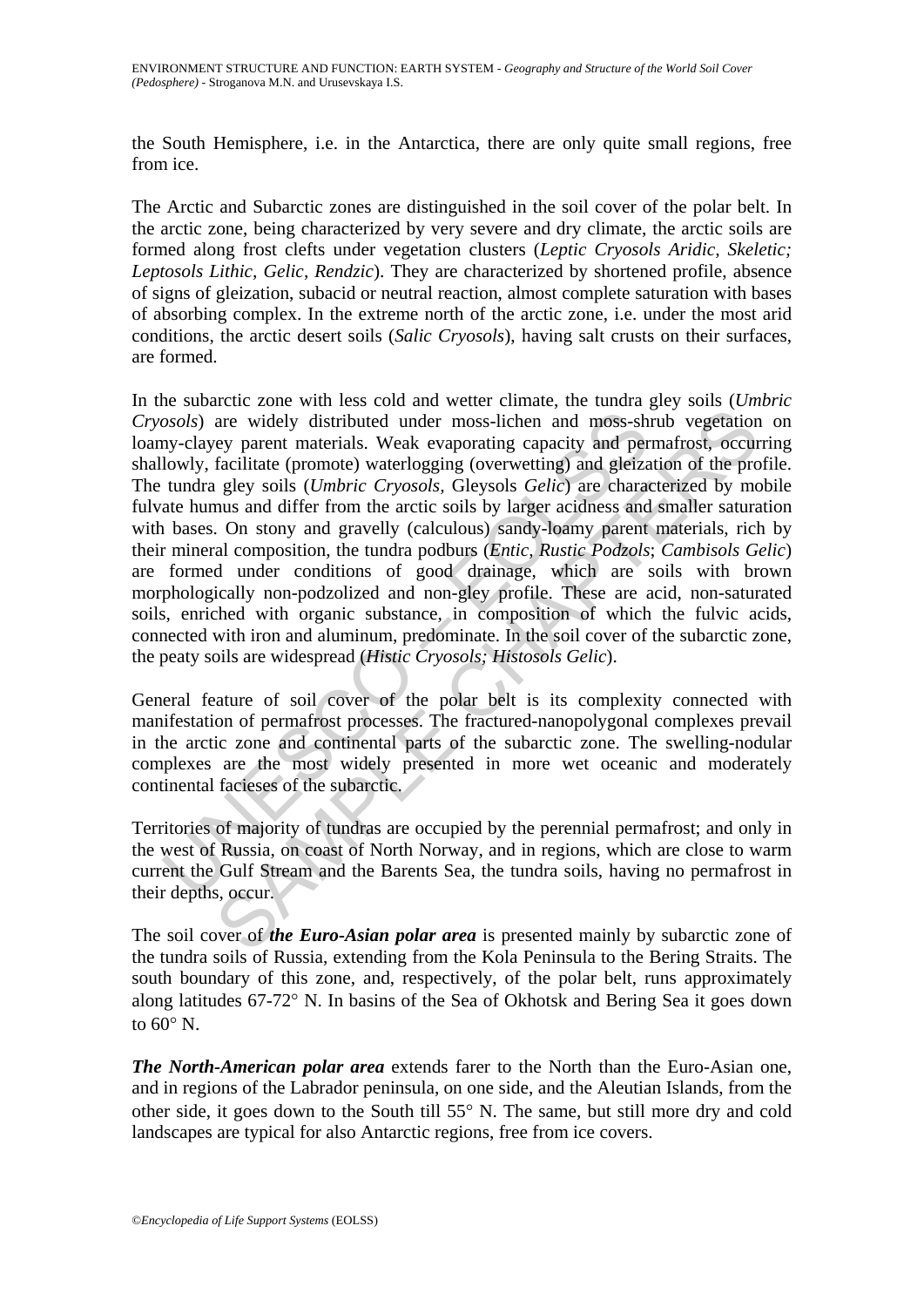Over the vast expanses of the polar belt, hunting and reindeer breeding are distributed. Agriculture in tundra is focal (organized by closed areas), and it is mainly of covered ground, developed near cities and industrial centers. The tundra soils are easily eroded after deterioration of vegetation. That is why protection of Nature in tundra regions is the important problem, arising in connection with economics development of the Extreme North.

# **3.2. Soil Cover of the Boreal Belt**

The boreal belt occupies 18% of area of the Earth's soil cover, and it is well developed in only the Northern Hemisphere. It embraces vast territories in the North America, Europe, and Asia with moderately cold climate, those are covered by mainly taiga forests. Sums of the air temperatures higher 10°C amount to 400-2200°, duration of vegetative season is from 40 to 150 days. In winter, soils can be frozen through for a term up to 5-8 months and longer. Mountain territories occupy about 34% of the total area of this belt. The soil cover is mainly formed on loose siallite deposits of the Quaternary age.

Several groups of the soil-bioclimatic areas are isolated within limits of the boreal belt: 1) humid taiga-forest continental ones (the *North-American and the European-Siberian*) with predominance of acid podzolic (*Albeluvisols*) and partly burozem (*Cambisols*); 2) extrahumid meadow-forest oceanic soils with peat-soddy ones (*Umbrisols*) (the *Iceland-Norway, Bering-Okhotsk, and Tierra del Fuego*); 3) permafrost-taiga with cryogenic soils (*Cryosols*) (*North-American and East-Siberian).*

etative season is from 40 to 150 days. In winter, soils can be frequenciative season is from 40 to 150 days. In winter, soils can be frequency about of this belt. The soil cover is mainly formed on loose stalline termany a mes on the antenpenator migrate to the unional convertigate of the temperator in the East Siberal diversity about 34% of the sis belt. The soil cover is mainly formed on loose stallite deposits of age.<br>
Season is from 40 t **The humid taiga-forest continental areas** with predominance of taiga or broadleaved-taiga forests contains two areas: *the North-American*, including the greater part of Canada (from boundaries of the subboreal belt in south to boundaries of the permafrost-taiga area in north) and *European-Siberian***,** embracing the north part of West Europe (Finland, Sweden, Norway, Poland), the Baltic Sea countries, north-west and center of the Russian Federation (up to boundary with the East-Siberian permafrosttaiga area).

These areas underwent pleistocene glaciation. Glacial and water-glacial types of relief prevail on these territories as well as conjugated with them moraines, fluvioglacial, lake-glacial (lacustrine-glacial) deposits of different granulometric composition and periglacial covering loess-like loams. Latitudinal-zonal and facies regularities, especially distinct in the East-Siberian area, are pronounced in structure of the soil cover. Gley-podzolic (*Epigleyic Albeluvisols*), podzolic (*Albeluvisols*), soddy-podzolic (*Umbric Albeluvisols*) soils are distributed in the soil cover of this area, while on those is Al-Fe-humus podzols (*Podzols*), in lowlands – burozems (*Dystric, Haplic Cambisols).* The podzolic soils are characterized by presence of bleached eluvial horizon (albic) under the forest litter, by clear eluvial-illuvial differentiation of their profile, by acid reaction, low capacity of absorbing complex and non-saturation with bases, and low humus content of light-texture composition. In the gley-podzolic soils (*Epigleyic Albeluvisols*), unlike the podzolic ones (*Albeluvisols*), signs of surface gley manifest, and in the soddy-podzolic soils (*Umbric Albeluvisols Endoeutric*) the humusaccumulative horizon with more significant content of humus is formed. In the Al-Fe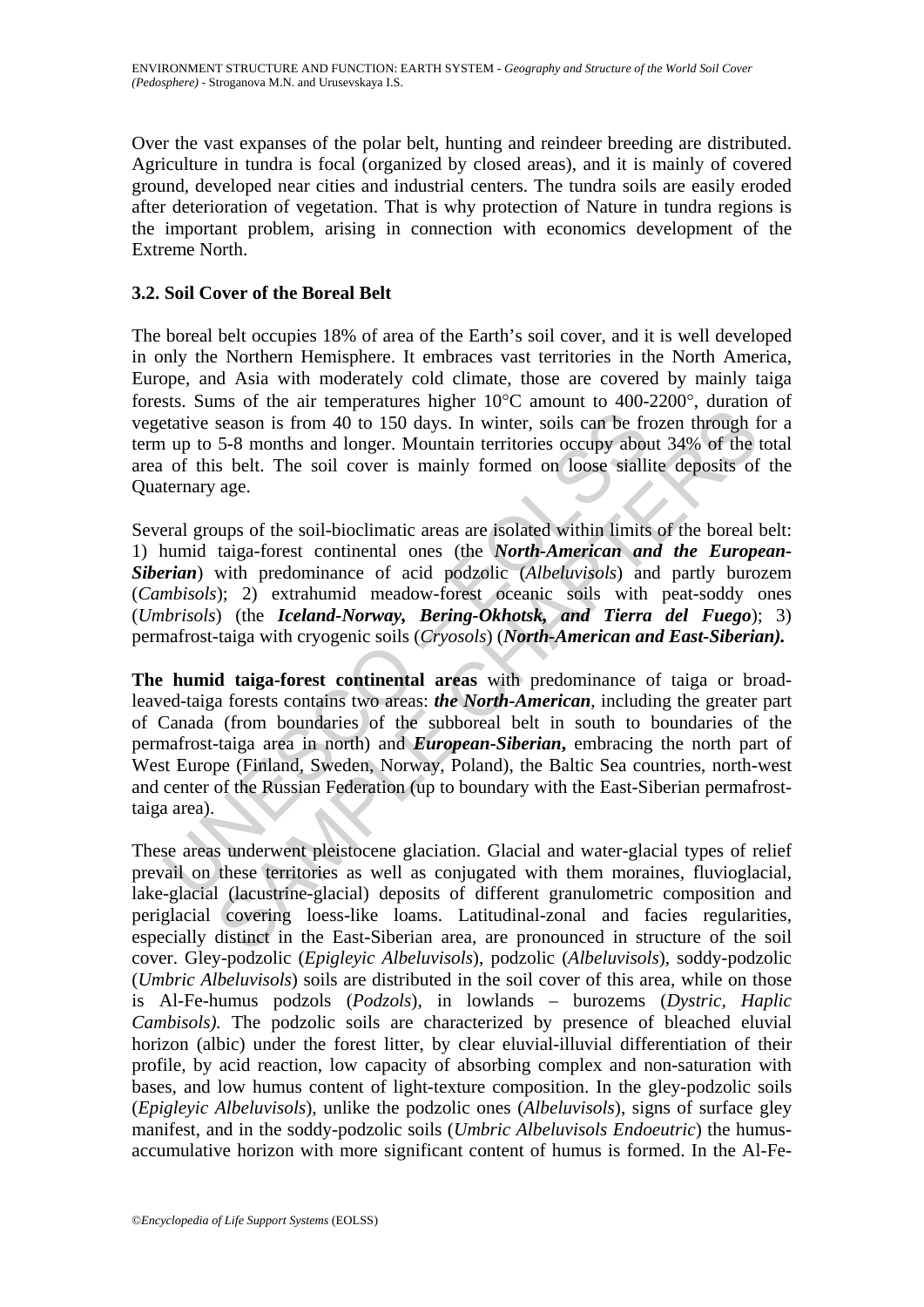humus podzols, like in podburs (*Entic Podzols*), processes of illuviation of organomineral complexes are developed, but, since the podzols are formed on poorer parent materials, a whitish podzolic horizon appears in them under the forest litter. In the structure of the soil cover of continental taiga-forest areas, a noticeable role is played by the peaty-podzol (*Gleyic Albeluvisols; Gleyic, Histic Podzols*) and peaty soils (*Histosols*), and on the carbonate rocks – by the soddy-carbonate soils (*Rendzic Leptosols*). The processes of gleying and peating are especially widespread on the West-Siberian Plain.

On the carbonate loess-like loams, under broadleaved or coniferous-broadleaved forests on the west of the European-Siberian area the burozems (*Cambisols Distric, Eutric* and *Haplic, Stagnic Luvisols*) are developed, while on the east, i.e. in more continental area (the East-European Plain) near its south boundary, they are replaced by grey forest soils (*Albic, Gleyic Luvisols*).

The extrahumid meadow-forest oceanic areas with predominance of birch forests and grass-meadow landscapes include**:** *the Iceland-Norway area* (includes islands and the mainland coasts of the Norwegian Sea), *the Bering-Okhotsk area* (includes coast of the Sea of Okhotsk, Sakhalin, Kamchatka, the Kuril Islands, and the Aleutian Islands) as well as *the Tierra del Fuego area* in the Southern Hemisphere (includes south part of the Tierra del Fuego and the Falkland (Malvinas) Islands).

ic, *Gleyic Luvisols*).<br>
extrahumid meadow-forest oceanic areas with predominance of s-s-meadow landscapes include: *the Iceland-Norway area* (included nod coats of the Norwegian Sea), *the Bering-Okhotsk area* (in of Okho yic Luvisols).<br>
Such Luvisols).<br>
Such Luvisols).<br>
Unid meadow-forest oceanic areas with predominance of birch forests<br>
low landscapes include: *the Leeland-Norway area* (includes islands and<br>
oasts of the Norwegian Sea), The soddy-peaty subarctic soils (*Leptosols Folic; Sapric Histosols; Umbrisols*) under forbs and graminaceous meadows are typical for these areas. The main process in them is the humus-accumulative. Specific feature of the soil cover of these territories is a wide distribution of volcanic ash soils (*Andosols*). There are much of those at the Kamchatka Peninsula, at the Kuril and Aleutian Islands, at Alaska, and in Iceland. The volcanic ash soils (*Andosols*) are layered and contain buried soil profiles because of periodically repeated ash accumulation.

In the group of **boreal permafrost-taiga areas** *the East-Siberian* **and** *North-American* **areas** are isolated. Their main distinctive feature is a presence of permafrost within the soil profile or near its low boundary, which merges in winter with upper seasonally frozen layer.

*The East-Siberian area* embraces vast areas of Central and East Siberia. Typical for this region are the extreme continental (extra-continental) cold climate with great range of the atmospheric humidification, predominance of a mountain relief and diversity of composition of the soil-forming parent materials, which are mainly products of the bedrock weathering. Vegetation is presented by light-coniferous larch taiga. Within limits of the area, the mountain-zonal the soil cover macrostructures dominate. Two subzones are distinguished on the plain territory: the north- and middle-taiga ones. The soil cover, which are formed on loamy-clay parent materials, is presented by mostly the gley-permafrost-taiga (*Cryosols Gelic*) (in the North taiga) and by the permafrost-taiga (*Umbric Cryosols*) (in the middle taiga) soils in combination with the permafrost-boggy (*Histic Cryosols*) ones. The permafrost-taiga soils (*Cryosols Gelic*) have weakly differentiated profile with signs of cryoturbations and above-permafrost gleization, acid reaction, low base saturation, the fulvatic impregnated humus. In the gley-permafrost-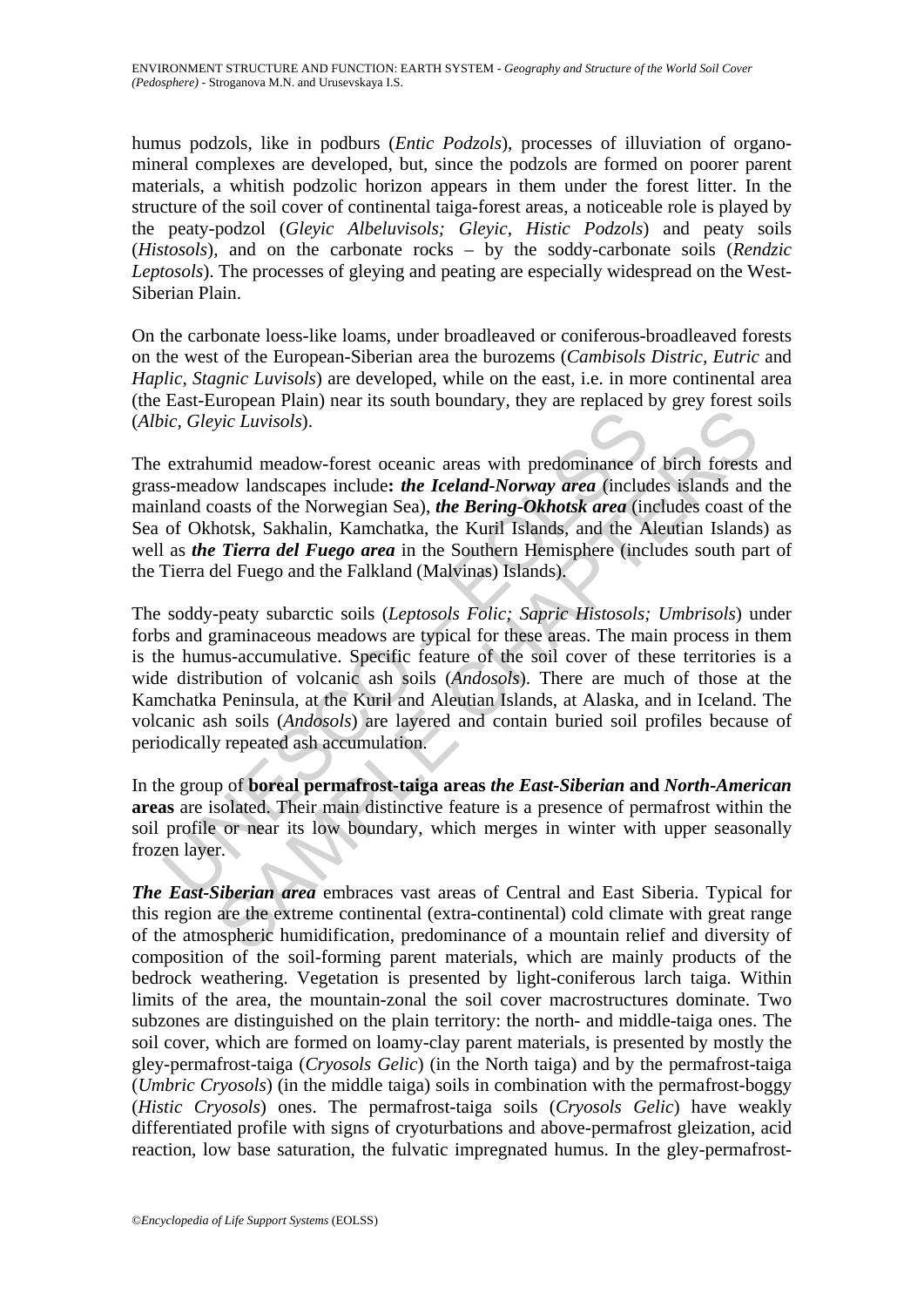taiga soils the gleization penetrates the whole profile. In middle taiga, the acid burozems (*Cambisols Dystric*) do also occur on products of weathering of basic rocks. The podburs and Al-Fe--humus podzols are confined to light parent materials, while the humous- and soddy-carbonate soils (*Rendzic Leptosols*) are – to the carbonate rocks. In the most dry and cold conditions (the Central Yakutskaya Depression) the pale-yellow permafrost soils (*Cambisols Gelic, Umbrisols Gelic*) occur, and among them the meadow-chernozem (*Gleyic Chernozems*) and salinized soils occur in depressions of the relief. Accumulation of salts is promoted by the relief with depressions, dry climate, and the permafrost aquiclude (impermeable layer). The pale-yellow permafrost soils (*Cambisols Gelic, Umbrisols Gelic*) have a monotonic profile, neutral or weakly alkaline reaction, and they are saturated with bases and contain 3-5% of humus.

*The North-American permafrost-taiga area* is smaller in its area and its soil cover is less diverse. Territory of this area is located in a subzone of north taiga of Canada and the USA. The dominating are podburs (Podzols Gelic), the gley-permafrost-taiga (*Cryosols Gelic*, *Leptosols Gelic*) and permafrost peat soils (*Histic Cryosols, Gleysols Gelic*).

diverse. Territory of this area is located in a subzone of north ta<br>USA. The dominating are podburs (Podzols Gelic), the gle<br> *cosols Gelic, Leptosols Gelic*) and permafrost peat soils (*Histic*<br> *ic)*.<br>
icultural developm Example 2012 and the state is solved in a subzone of north taiga of Canada<br>The dominating are podburs (Podzols Gelic), the gley-permafrost-<br>Gelic, Leptosols Gelic) and permafrost peat soils (*Histic Cryosols*, Gley<br>al deve Agricultural development of lands in the boreal belt does hardly reach 5%. The main reason for that is the severity of climatic conditions, first of all is lack of heat for growing of majority of agricultural crops. That is why the basic directions of economic use of biological resources of the boreal belt are forestry, hunting, and the reindeer breeding. At the same time, soil-climatic conditions of south regions of the taiga-forest areas are favorable for growing of many grain and technical crops, and they are intensively developed. Main problems of agriculture here are fertilization with organic and mineral fertilizers as well as improvement of boggy soils.

TO ACCESS ALL THE **22 PAGES** OF THIS CHAPTER, Visit: http://www.eolss.net/Eolss-sampleAllChapter.aspx

#### **Bibliography**

- - -

Glazovskaya M.A. (1973): *Soils of the World*, vol. II "*Geography of Soils*", Moscow, Publ. by Moscow State University, 427 p. [General and regional geographies of soils of the world are considered].

Dobrovolsky G.V., Urusevskaya I.S. *Geography of soils* (2006): Textbook, 3rd edition. Publ. MSU and "Nauka", 460 p. [Factors and general regularities of geographic range of soils and principles of the soilgeographic zoning are presented. Soil cover of Russia and contiguous countries is characterized].

Dobrovol'sky G.V., Urusevskaya I.S., Rozov N.N. (1983): *Map of Soil-Geographic Zoning of the USSR*, Scale 1:8 000 000, GUGK, Moscow [The USSR territory on the map is divided into regions according to the same type of soil cover structure, combination of soil-forming factors, and conditions for agriculture. Isolated on the map are 4 geographic belts, 11 bioclimatic areas, 21 soil zones (subzones), 37 soil-climatic facies, 60 plain and 34 mountain provinces, 285 counties. The counties are typified according to features of soil cover, relief, and soil-forming parent materials].